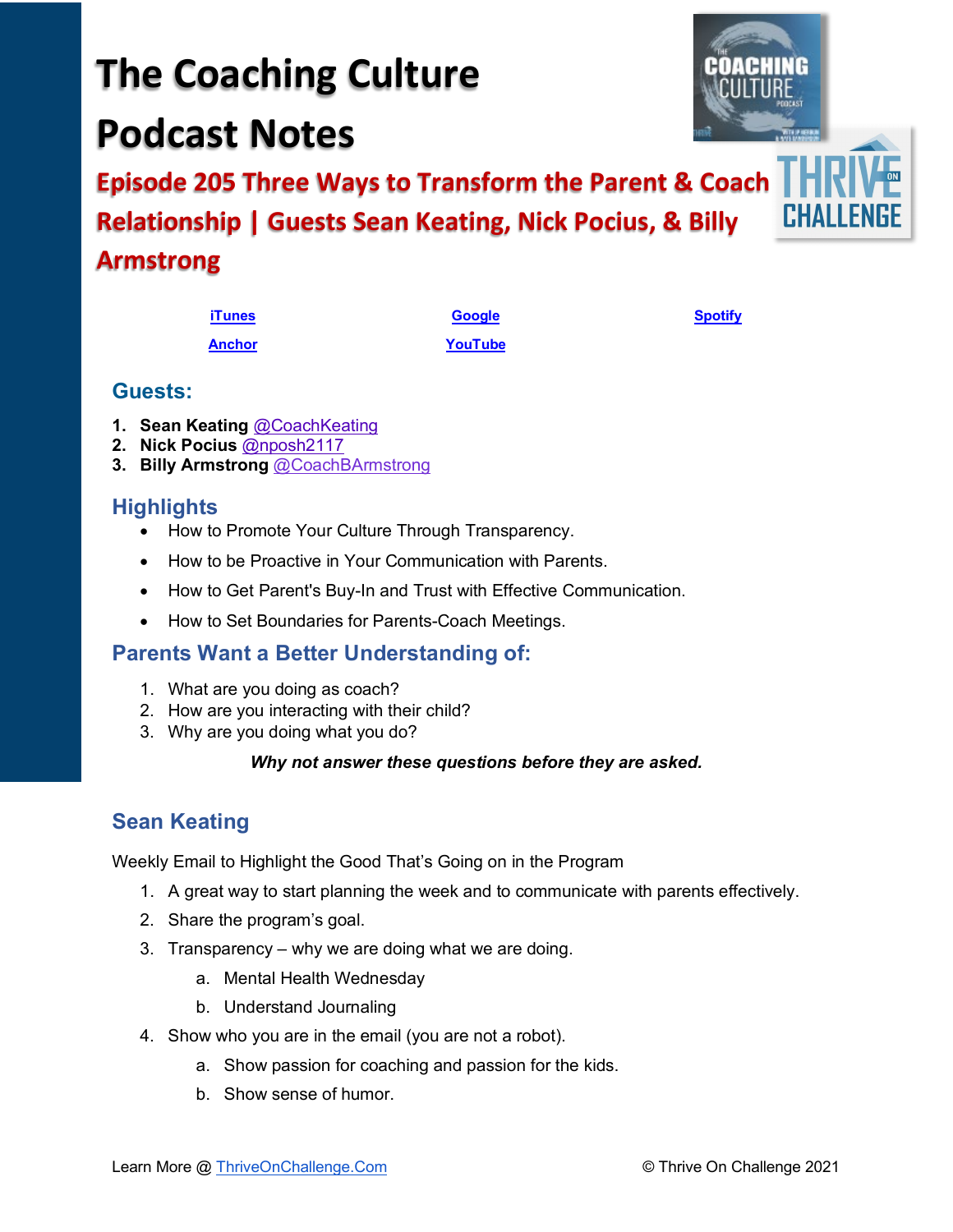- c. When you humanize yourself, it's harder for parents to complain.
- 5. Email Structure
	- a. Introduction/Recap of Previous Week
	- b. Something behind the scenes about the program (Not the game recap).
	- c. Maybe share an email from a parent of another program.
	- d. Talk about something positive that happened in the program.
	- e. Preview the upcoming week.
	- f. Preview the opponent.
	- g. A video clip (i.e., Hudl) bench going crazy after an awesome play.

## **Goals:**

- 1. Provide evidence of specific behavior.
- 2. Highlight what's important for the program.
- 3. Build trust by communicating.
- 4. Make parents feel that they are part of the program.

## **Nick Pocius**

Meeting Options for Parents

- 1. X's & O's 1-Hour Session (Why?) Transparency: when you take down roadblocks and barriers; it opens the opportunity to communicate and take out some of the guesswork.
	- a. Parents introduce themselves.
	- b. Teach parents the why we do the things that we do.
	- c. Common language and understanding of what we are doing. The goal is for all of us to be on the same page together.
	- d. Try to get the parents buy-in so they can support the things that you are trying to teach the players.
- 2. Program Culture Session
	- a. Share the program's vision
	- b. What we expect from the kids and how they fit in our system.

## **Billy Armstrong**

#### **Open the door for parents to share their frustrations and for them to make recommendations.**

- 1. Talking about playing time
	- a. Who plays & why they play?
	- b. How can they earn more playing time?
	- c. Encourage playing time conversations.
- 2. Boundaries they are key, and they need to be communicated clearly.
	- a. 24-hr Rule games are emotional for everyone (coaches, players, referees, parents, etc.)
	- b. Face-to-face Conversations